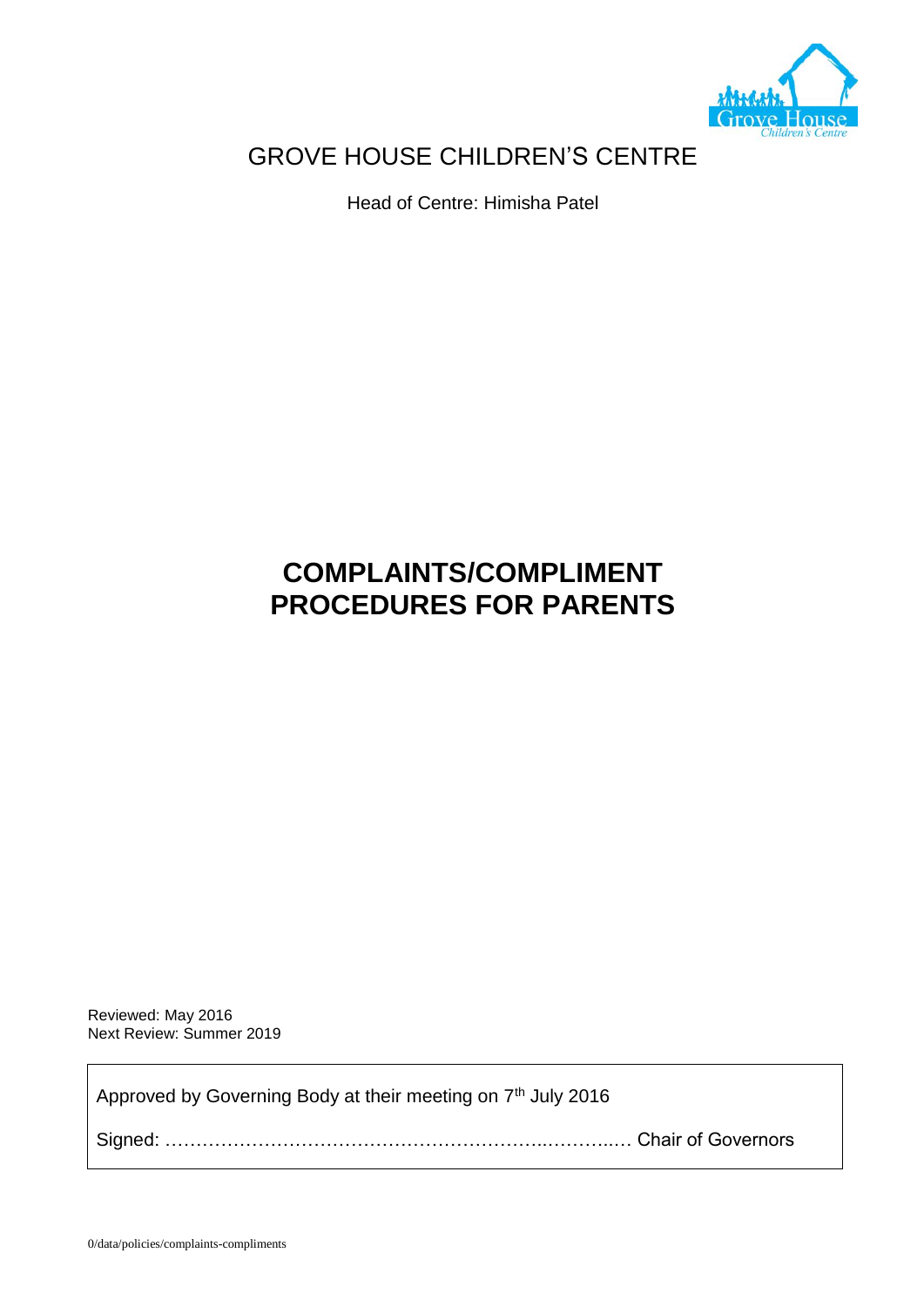# **Complaints / Compliments Procedures for Parents**

The Centre's policy on 'Parental Partnerships' clearly states our commitment to having parents as genuine partners in their children's care, education and the value we place on their involvement and contributions. At Grove House Children's Centre we work closely with parents to keep them informed of the various aspects of the provision. Sometimes parents may have a complaint about an aspect of our provision and we try to deal with these in a way that has a satisfactory outcome for the parent and the Centre.

This policy outlines the procedure for making a complaint or equally as important for telling us about something you have been particularly pleased about.

# **What is a complaint?**

A complaint is an expression of dissatisfaction, however made, by a parent. Such expressions of dissatisfaction may include areas such as:

- The policies and procedures of the Centre
- The conduct or action of members of staff employed at the Centre
- The quality of education provision
- The quality of care provided for the children

# **How are complaints dealt with?**

Staff are in daily contact with parents and therefore it is hoped that the vast majority of parental concerns will be satisfactorily addressed by the teachers or nursery nurses and / or Deputy Head. Parents may raise any issues through the following:

- Induction meetings
- Home visits
- Parents evenings
- Suggestions box in classroom
- During daily contact with staff

On rare occasions a parent/carer may feel it necessary to take a complaint to the Head of Centre. In such circumstances the following can be expected:

# **Stage one**

A verbal or written complaint is made to the Head of Centre. The Head will acknowledge receipt of the complaint within 7 working days.

# **Stage two**

The Head of Centre will investigate and respond to the complainant within 28 working days by way of a meeting if it is a verbal complaint or in writing if it is a written complaint. If the parent/carer is satisfied then no further action is required. A record of all complaints and the outcome is kept on file.

# **Stage three**

If the complainant is not satisfied with the outcome of the response from the Head of Centre, they are advised of their right to contact the Chair of the Governing Body, in writing, setting out their complaint.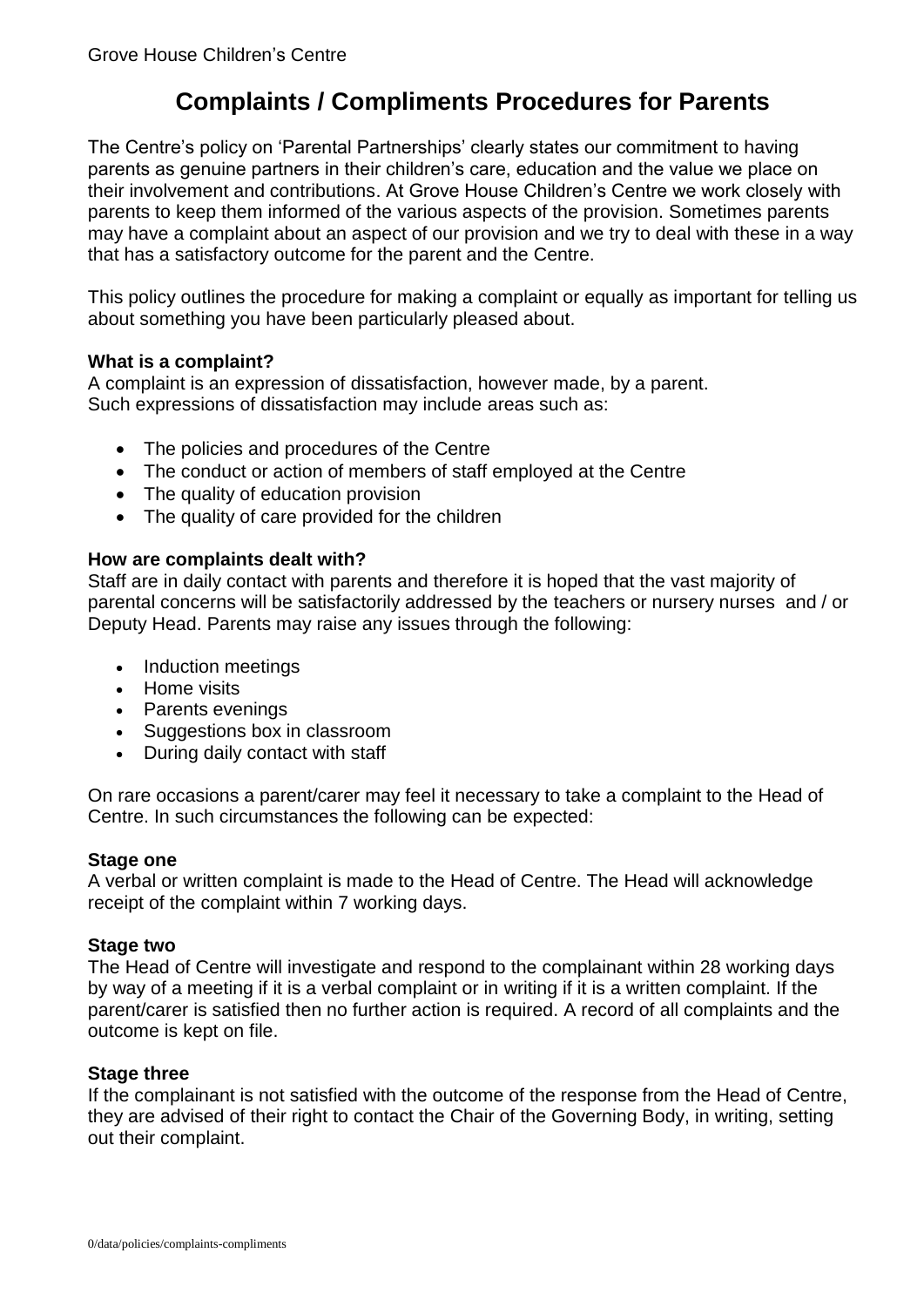# **Stage four**

The Chair of the Governing Body or a Governor nominated by the Chair will meet within 14 working days with the Complainant and then the Head. Having considered the complaint, the Chair or the nominated Governor will either write to the Complainant with his or her findings or meet with the Complainant and the Head in an attempt to resolve the matter. At this stage advice and support may be sought from the Local Education Authority where appropriate and in the case of allegations against individual members of staff, involvement of their Professional Associations may be advisable. Again if there is a satisfactory resolution then no further action needs to be taken.

# **Stage five**

Should either the Complainant or the Head of Centre be dissatisfied with the outcome of the Governors' investigation, they may ask for the matter to be referred to a panel of the Governing Body. This should be done by writing to the Clerk of the Governing Body setting out the reasons for the referral and providing the other party with a copy.

# **Stage six**

The Governing Body's Complaints Panel will meet for a hearing, which will be arranged by the Clerk to the Governors. Representatives from the LEA may be in attendance in an advisory capacity. Both the Complainant and the Head of Centre will be asked to provide the Clerk with any documentation they wish to be used at the hearing and the names of any witnesses to be called at least five days before the hearing takes place.

The Clerk will distribute all documentation to both parties and to members of the panel at least 3 days before the hearing. The LEA will continue to be informed where appropriate to do so.

The Complainant and the Head of Centre will be advised by the Clerk that they may be accompanied at the hearing by a representative or friend.

# **Stage seven**

The panel will consider the case and inform both parties of their findings within seven days of the hearing.

The Complainant has the right of appeal to the Local Education Authority ONLY in the case of statutory provision.

# **Ofsted**

Parents/carers should also be aware that they may also make a complaint to Ofsted. However, Ofsted do advise that efforts should be made to resolve the matter with the Head of Centre before they become involved, unless it is a matter the complainant is unable to take to the Head of Centre. If it is a child protection issue then a report should be made to the Local Authority and Ofsted immediately. Contact details are included at the end of this policy.

This policy recognises the need to balance and protect the rights of staff, along with those of parents. There should be fairness and equality and staff can make written complaints about a parent to the Governing Body. Staff including the Head of Centre should be protected and against frivolous complaints which appear to have little or no basis.